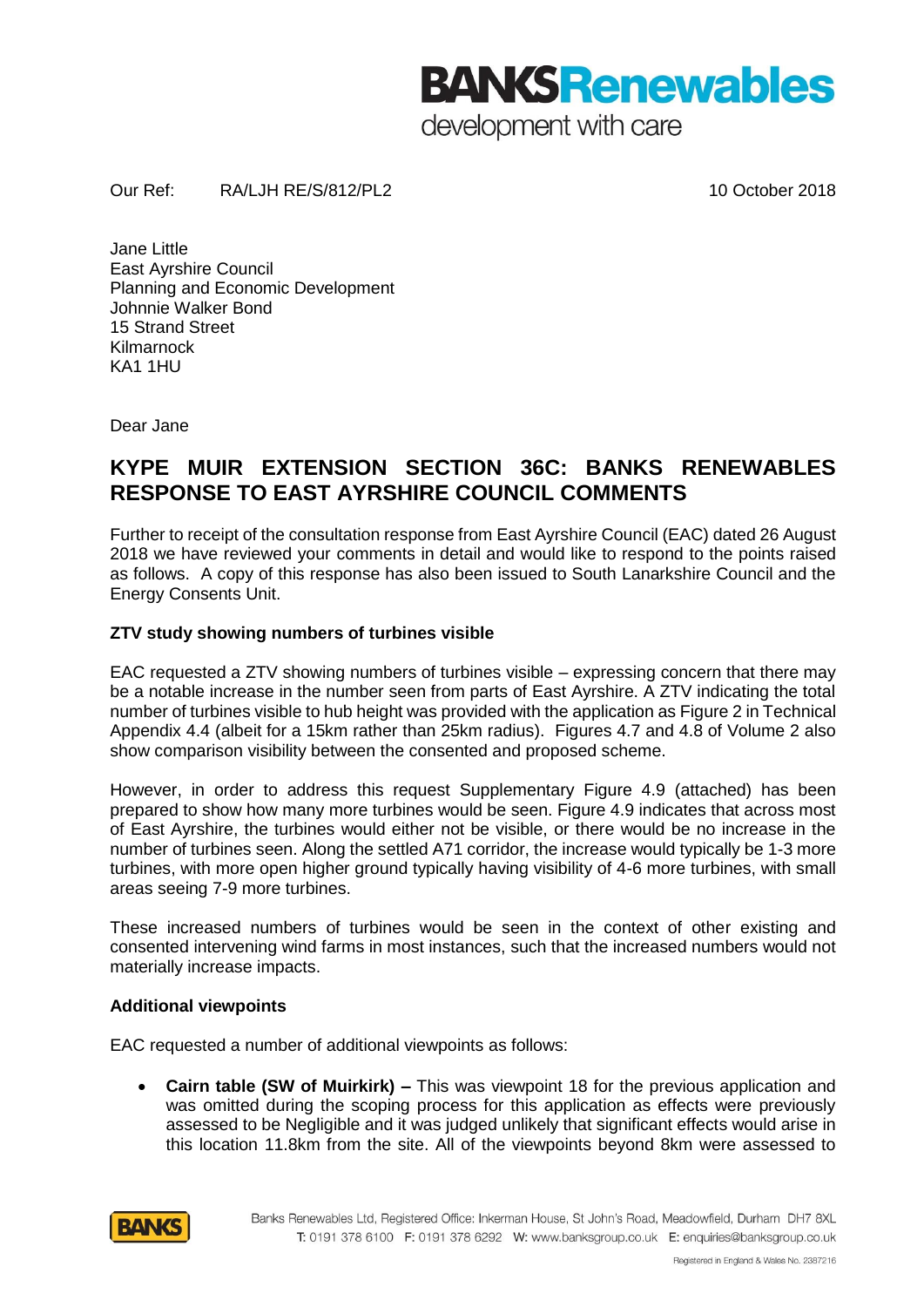receive either Small-Negligible or Negligible scale effects (see Table 4.4 of the EIAR), and effects on this viewpoints would be expected to be Negligible.

- **Galston, Newmilns and Darvel -** (along A71 west of site) The viewpoints requested in these settlements are approximately 12 and 18km west of the site. The wind farm would be seen beyond the nearer turbines of Bankend Rig and Dungavel. Like viewpoint 16 at Loudon Hill – (which is west of the site along the A71, but closer and more elevated), and other viewpoints beyond 8km, effects would be expected to be Negligible. The provision of two additional viewpoints to demonstrate these non-significant effects is a disproportionate request given the cost of accurate visualisations.
- **A70 between Lugar and the junction with the B743** (10-18km SW of site) This is a stretch of road with some visibility of the turbines at distances of 10-18km. Northbound drivers will be heading towards the site and will see the turbines directly in front when views are not interrupted by the occasional buildings and trees along the route. Figure 2 in Technical Appendix 4.4 of the ES indicates that visibility would vary between 1-3 turbines at hub-height and 4-6 turbines at hub height in the section of route within 15km of the site. Given the distance, effects are likely to be at most Small scale, and more typically Negligible, and will not be significant.

Given that all of the requested viewpoint locations are likely to experience negligible effects, it is felt disproportionate to provide additional viewpoints given the notable cost involved in preparing accurate visualisations to SNH standards. A comparative wireframe (Supplementary Figure TA 4.2 Figure 2) has been provided to show the change in layout as seen from Cairn Table, which is amongst the closest of the locations requested and likely to experience the greatest effects of those requested given that it is the most open view, closest to the largest proposed turbines and least affected by intervening wind farms.

#### **Night time assessment**

EAC requested an assessment of night time visibility from a location west of the site, suggesting either Foulpapple Road north of Darvel or the A71 between Darvel and Newmilns as an appropriate location. Figure 2 in Technical Appendix 4.4 of the ES indicates that all of most of the lights would be visible from these locations, though of the two, Foulpapple Road has the more open outlook. Both of these locations would have the village of Darvel and associated street lighting visible in the view towards the site, and drivers heading along the A71 would also see red car tail lights ahead of them. Of the two, Foulpapple Road has the least existing lights in the view, although as the road rises, the Darvel mast to the south becomes increasingly visible. Given distance the distance to the turbines (14km), effects would be expected to be Negligible. The composition and visibility of the lights as seen from Foulpapple Road is illustrated by the diagram provided as Supplementary Figure TA4.4 Figure 9.

#### **Updated wind capacity study**

EAC note that they have published a new capacity study in June 2018 but do not request that it be considered. Given that this study is intended to direct wind development within the district, it is not judged necessary to update the LVIA to take this document into account. In summary, the character area 18a East Ayrshire Plateau Moorlands is assessed within the new study to have a High-Medium sensitivity to development within it (which the site is not), with most of the criteria which contribute to the higher levels of sensitivity relating to development on or near the outer slopes of the plateau, or on or near the distinctive landmark hills (which are not near the site). Given that effects on the character area are judged to consist of localised Small scale effects that